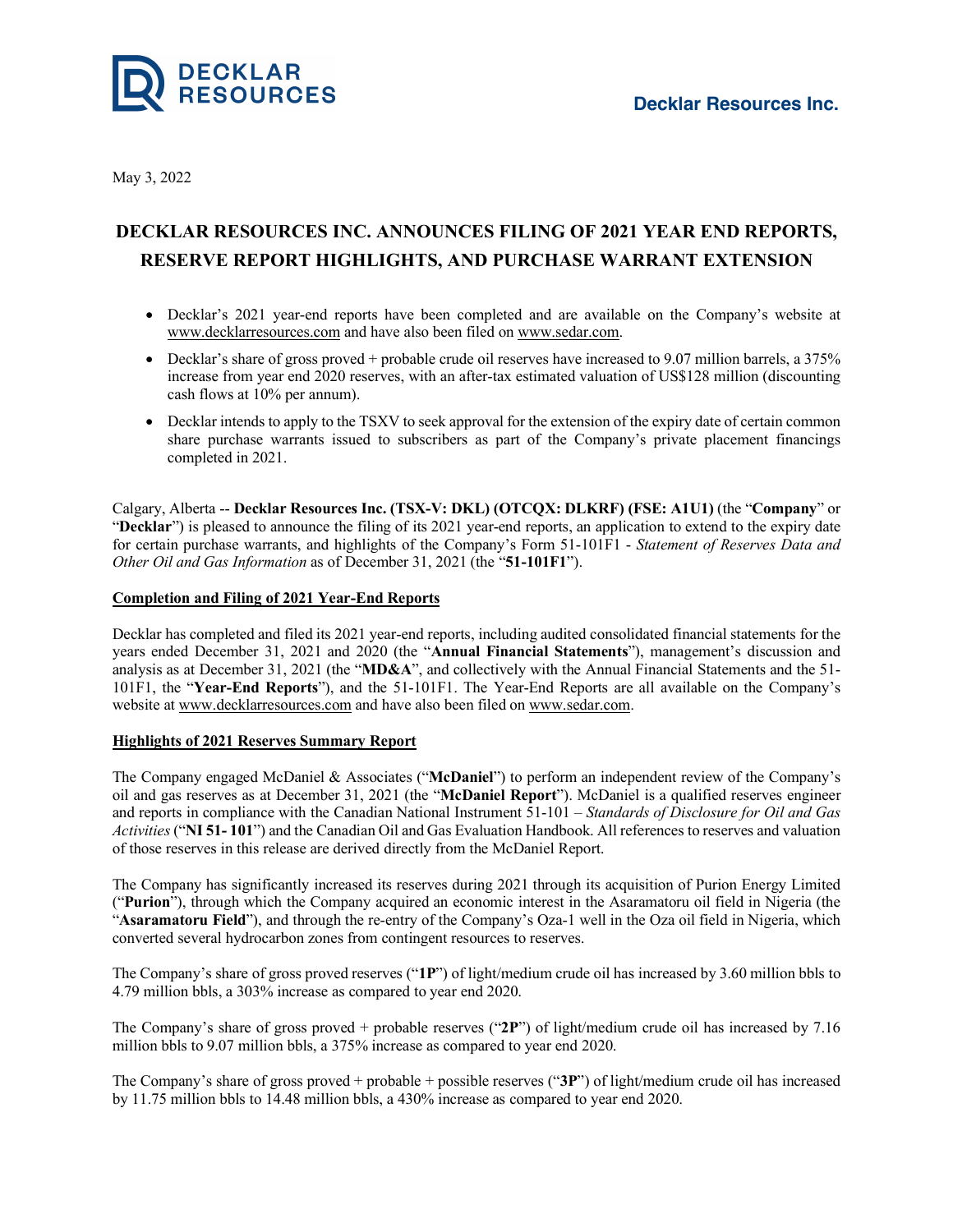The following table summarizes Decklar's share of gross and net (after deducting royalties) reserves as at December 31, 2021, in thousands of barrels ("**Mbbl**")

| <b>Reserves Category</b>           | Light/Medium Crude Oil |            |  |  |
|------------------------------------|------------------------|------------|--|--|
|                                    | Gross                  | <b>Net</b> |  |  |
|                                    | (Mbbl)                 | (Mbbl)     |  |  |
| Proved                             |                        |            |  |  |
| Proved Developed Producing         |                        | -          |  |  |
| Proved Developed Non-Producing     | 2,479                  | 2,356      |  |  |
| Proved Undeveloped                 | 2,315                  | 2,182      |  |  |
| <b>Total Proved</b>                | 4,794                  | 4,538      |  |  |
| <b>Total Probable</b>              | 4,275                  | 4,016      |  |  |
| <b>Total Proved + Probable</b>     | 9,069                  | 8,555      |  |  |
| <b>Total Possible</b>              | 5,408                  | 5,052      |  |  |
| Total Proved + Probable + Possible | 14,477                 | 13,606     |  |  |

The independent valuation of the Company's reserves has increased corresponding to the increase in reserve volumes and is also impacted by economic factors such as commodity pricing. The McDaniel Report and valuations are based on McDaniel's brent crude oil pricing forecasts from January 1, 2022, summarized below, denoted in US dollars per barrel ("**US\$/bbl**").

| Year                 | <b>Brent Crude Oil Price</b> |
|----------------------|------------------------------|
|                      | (US\$/bbl)                   |
|                      |                              |
| 2022                 | 75.00                        |
| 2023                 | 69.87                        |
| 2024                 | 67.63                        |
| 2025                 | 68.98                        |
| 2026                 | 70.36                        |
| 2027                 | 71.77                        |
| 2028                 | 73.20                        |
| 2029                 | 74.66                        |
|                      |                              |
| Inflation after 2031 | $2\%$                        |

The estimated value of Decklar's 1P reserves, discounted at 10% per annum, has increased by US\$64.41 million to US\$74.06 million, a 667% increase as compared to year end 2020.

The estimated value of Decklar's 2P reserves, discounted at 10% per annum, has increased by US\$106.58 million to US\$128.00 million, a 498% increase as compared to year end 2020.

The estimated value of Decklar's 3P reserves, discounted at 10% per annum, has increased by US\$144.27 million to US\$176.69 million, a 445% increase as compared to year end 2020.

The following table summarizes the estimated after tax value of Decklar's reserves as at December 31, 2021, denoted in thousands of US dollars ("**US\$M**").

| <b>Reserves Category</b>       | Cash Flow After Income Taxes, Discounted at (%/year) |         |        |        |        | Unit Value after Income Tax |
|--------------------------------|------------------------------------------------------|---------|--------|--------|--------|-----------------------------|
|                                | $0\%$                                                | 5%      | 10%    | 15%    | 20%    | Discounted at 10%/year      |
|                                | (USSM)                                               | (US\$M) | (USSM) | (USSM) | (USSM) | (USS/bbl)                   |
| Proved                         |                                                      |         |        |        |        |                             |
| Proved Developed Producing     |                                                      | ۰.      |        |        | ۰.     | -                           |
| Proved Developed Non-Producing | 59,032                                               | 53,016  | 48,098 | 44,020 | 40,592 | 20.41                       |
| Proved Undeveloped             | 41,757                                               | 32,829  | 25,962 | 20.589 | 16.320 | 11.90                       |
| <b>Total Proved</b>            | 100,789                                              | 85,844  | 74.060 | 64.609 | 56,913 | 16.32                       |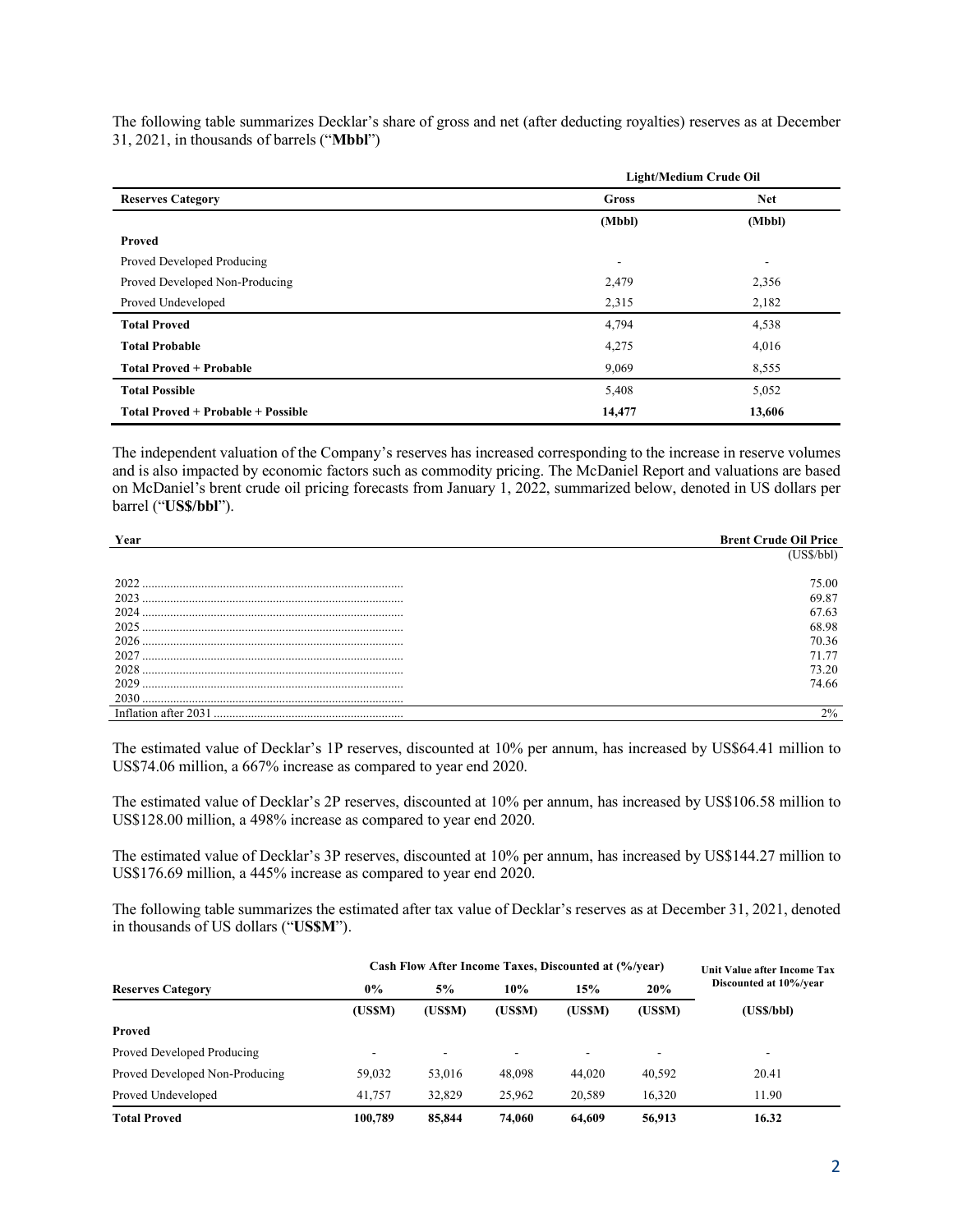| Total Probable                     | 100.561 | 72.990  | 53.937  | 40,422  | 30.620  | 13.43 |
|------------------------------------|---------|---------|---------|---------|---------|-------|
| Total Proved + Probable            | 201.350 | 158.834 | 127.997 | 105.030 | 87,532  | 14.96 |
| <b>Total Possible</b>              | 91.460  | 65,035  | 48.697  | 37.968  | 30.553  | 9.64  |
| Total Proved + Probable + Possible | 292,810 | 223,870 | 176.694 | 142,999 | 118,085 | 12.99 |

As part of the process to prepare and review the Company's reserve report and related summaries for the 2021-year end, a correction to information released on December 13, 2021, has been made for the reserves reported for the Asaramatoru Oil Field. The volumes previously reported by the Company represented a 100% coverage of the risk finance and technical services agreement ("**RFTSA**") in the Asaramatoru Oil Field, rather than the 51% coverage of the RFTSA that the Company holds through Purion's agreement with the field operator, Prime Exploration and Production Limited. This has been corrected in the Company's 51-101F1. The Company continues to negotiate with the owner of the remaining 49% of the Asaramatoru Field in order to apply the RFTSA across the remaining 49% of the license.

Duncan Blount, CEO of Decklar Resources, remarked "We are greatly excited by the upside opportunities presented by the reserves potential of the Oza and Asaramatoru Fields. The activities that we successfully completed in 2021, including the acquisition of the economic interest in the Asaramatoru Field and the appraisal and development success of the Oza-1 well re-entry, position the Company for strong production growth in 2022 and in the years to come."

## **Extension to Expiry Date for \$1.50 Purchase Warrants**

The Company intends to apply to the TSX Venture Exchange (the "**TSXV**") to seek approval for the extension of the expiry date of: (i) the 5,037,499 common share purchase warrants (the "**May Warrants**") that were issued to subscribers as part of the Company's private placement financing which closed on May 25, 2021; and (ii) the 2,500,000 common share purchase warrants (the "**August Warrants**", and together with the May Warrants, the "**Warrants**") that were issued to subscribers as part of the Company's private placement financing which closed on August 27, 2021. The Company proposes to extend the expiry date of the Warrants for a period of one year (the "**Warrant Extension**"), for the May Warrants extending the expiration date from May 25, 2022 until May 25, 2023 and for the August Warrants extending the expiration date from August 27, 2022 until August 27, 2023. All other terms of the Warrants will remain the same. The proposed Warrant Extension is subject to TSXV acceptance.

#### **Reserves Definitions**

With respect to the reserves data contained herein, the following terms have the meanings indicated:

"developed" reserves are those reserves that are expected to be recovered from existing wells and installed facilities or, if facilities have not been installed, that would involve a low expenditure (e.g. when compared to the cost of drilling a well) to put the reserves on production.

"developed producing" reserves are those reserves that are expected to be recovered from completion intervals open at the time of the estimate. These reserves may be currently producing or, if shut-in, they must have previously been on production, and the date of resumption of production must be known with reasonable certainty.

"developed non-producing" reserves are those reserves that either have not been on production, or have previously been on production, but are shut-in, and the date of resumption of production is unknown.

"possible" reserves are those additional reserves that are less certain to be recovered than probable reserves. It is unlikely that the actual remaining quantities recovered will exceed the sum of the estimated proved plus probable plus possible reserves. There is a 10% probability that the quantities actually recovered will equal or exceed the sum of the estimated proved plus probable plus possible reserves.

"probable" reserves are those additional reserves that are less certain to be recovered than proved reserves. It is equally likely that the actual remaining quantities recovered will be greater or less than the sum of the estimated proved plus probable reserves. At least a 50% probability that the quantities actually recovered will equal or exceed the sum of the estimated proved plus probable reserves is the targeted level of certainty.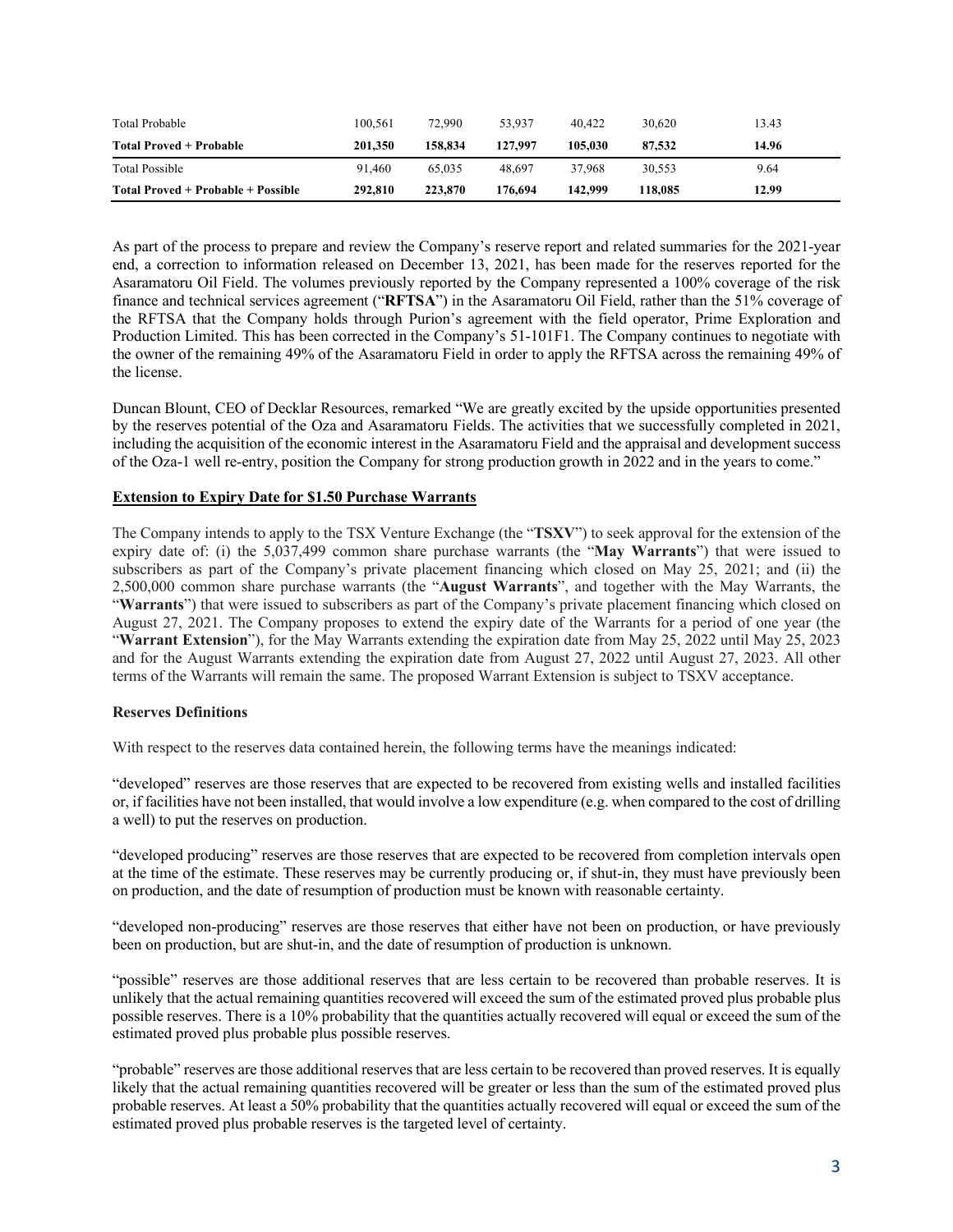"proved" are those reserves that can be estimated with a high degree of certainty to be recoverable. It is likely that the actual remaining quantities recovered will exceed the estimated proved reserves. At least a 90% probability that the quantities actually recovered will equal or exceed the estimated proved reserves is the targeted level of certainty.

"reserves" are estimated remaining quantities of oil and natural gas and related substances anticipated to be recoverable from known accumulations, from a given date forward, based on: (a) analysis of drilling, geological, geophysical, and engineering data; (b) the use of established technology; and (c) specified economic conditions, which are generally accepted as being reasonable and shall be disclosed. Reserves are classified according to the degree of certainty associated with the estimates.

"undeveloped" reserves are those reserves expected to be recovered from known accumulations where a significant capital expenditure (e.g., when compared to the cost of drilling a well) isrequired to render them capable of production. They must fully meet the requirements of the reserves classification (proved, probable, possible) to which they are assigned.

#### **For further information:**

Duncan T. Blount Chief Executive Officer Telephone: +1 305 890 6516 Email: dblount@decklarresources.com

David Halpin Chief Financial Officer Telephone: +1 403 816 3029 Email: david.halpin@decklarresources.com

Investor Relations: info@decklarresources.com

Neither the TSX Venture Exchange nor its Regulation Services Provider (as that term is defined in policies of the TSX **Venture Exchange) accepts responsibility for the adequacy or accuracy of this release.**

#### *Cautionary Language*

*Information Regarding Reserves and Net Present Value of Future Net Revenues*

All information contained in this press release regarding reserves and the net present value of future net revenue has been derived from the independent reserves report prepared by McDaniel and Associates, which has an effective date of December 31, 2021.

*Certain statements made and information contained herein constitute "forward-looking information" (within the meaning of* applicable Canadian securities legislation. All statements in this news release, other than statements of historical facts, are forward-looking statements. Such statements and information (together, "forward looking statements") relate to future events or *the Company'sfuture performance, business prospects or opportunities. Forward looking statementsin this announcement include,* but are not limited to: the Company's ability to conclude negotiations with the owner of the remaining 49% of the Asaramatoru Field in order to apply the RFTSA across the remaining 49% of the license; the Company's expectation for strong production growth in 2022; McDaniel's brent crude oil pricing forecasts; and the Company's intention to apply to the TSXV for the Warrant Extension. All statements other than statements of historical fact may be forward-looking statements. Any statements that express or involve discussions with respect to predictions, expectations, beliefs, plans, projections, objectives, assumptions or future events or performance (often, but not always, using words or phrases such as "seek", "anticipate", "plan", "continue", "estimate", "expect, *"may", "will", "project", "predict", "potential", "targeting", "intend", "could", "might", "should", "believe" and similar* expressions) are not statements of historical fact and may be "forward-looking statements". Forward-looking statements involve known and unknown risks, uncertainties and other factors that may cause actual results or events to differ materially from those anticipated in such forward-looking statements. The Company believes that the expectations reflected in those forward-looking statements are reasonable, but no assurance can be given that these expectations will prove to be correct and such forward-looking statements should not be unduly relied upon. The Company does not intend, and does not assume any obligation, to update these *forward-looking statements, except as required by applicable laws. These forward-looking statements involve risks and* uncertainties relating to, among other things, changes in oil prices, the impact of inflation, results of exploration and development activities, uninsured risks, regulatory changes, defects in title, availability of materials and equipment, TSXV approval, of the Warrant Extension, timeliness of government or other regulatory approvals, actual performance of facilities, availability of financing on reasonable terms, availability of third party service providers, equipment and processes relative to specifications and